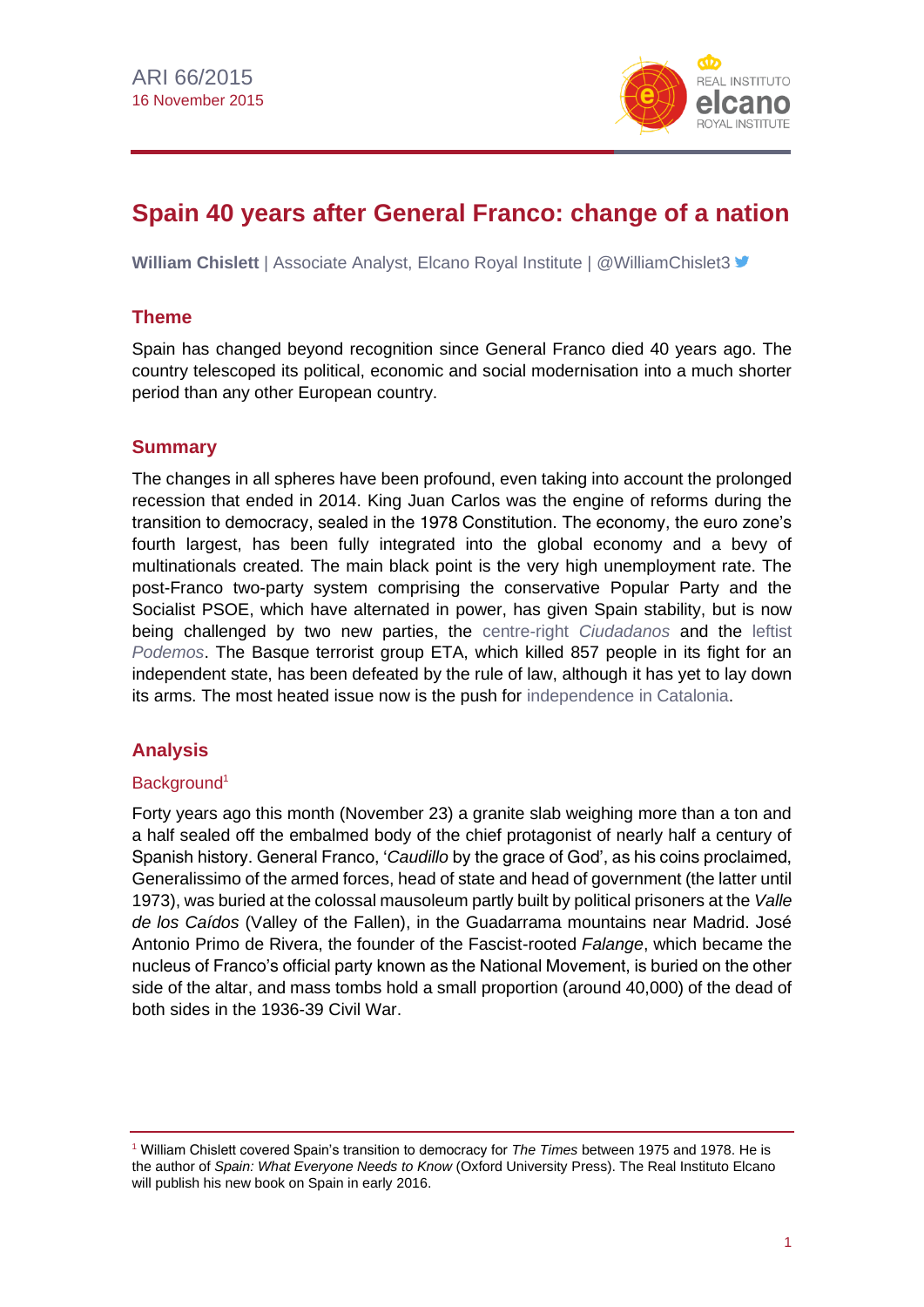Under the guiding hand of King Juan Carlos, appointed Franco's successor in 1969 when the dictator decided to re-instate the Bourbon monarchy, opponents and moderate elements in the regime came together and negotiated a transition to democracy, sealed in the 1978 Constitution.

Consensus, after so polarised a past, was very much the watchword between the reformist right and the non-violent left. This was epitomised by the *Pacto de Olvido* (literally, Pact of Forgetting), an unspoken agreement to look ahead and not rake over the past for political reasons. None of the parties had any interest in having the role they played during the Second Republic and the Civil War put under the microscope. The pact was institutionalised by the 1977 Amnesty Law; there was no Chilean-style truth and reconciliation commission.

Spain joined the European Economic Community (EEC) in 1986 and NATO in 1982 (ratified in a referendum in 1986) and was a founding member of the euro zone in 1999, all of which enabled the country to integrate itself into the world at large after a long period of relative isolation.

According to a survey in 1975, 75% of respondents wanted press freedom, 71% religious freedom (Roman Catholicism was the state religion) and 58% trade-union freedom. The country was ripe for change. Laureano López Rodo, the chief architect of a series of development plans in the late 1960s that began to move the economy away from autarky and towards liberalisation, had rather prophetically said at that time, 'We shall start thinking about democracy when income per head of the population exceeds US\$1,000'. Per capita income crossed the US\$500 line in 1963 and US\$1,000 in 1971, four years before Franco died. A middle class had been created.

# An unprecedented period of modernisation

Over the last 40 years Spain has enjoyed an unprecedented period of prosperity and peaceful co-existence, even taking into account the prolonged recession that ended in 2014. The changes have been profound; the country telescoped its political, economic and social modernisation into a much shorter period than any other European country (see the Appendix):

- Economic output increased almost tenfold between 1975 and 2015 to around US\$1 trillion.
- Per capita income rose from US\$3,000 to more than US\$30,000.
- The structure of the economy is very different: agriculture's share of output dropped from 9% to 2.5%; industry, including construction, from 39% to 23% and services increased from 52% to 74%.
- Employment by sectors has changed even more: only 4% of jobs today are in agriculture compared with 22% in 1975, 14% of employment is in industry and construction, down from 38%, while services employ 76%.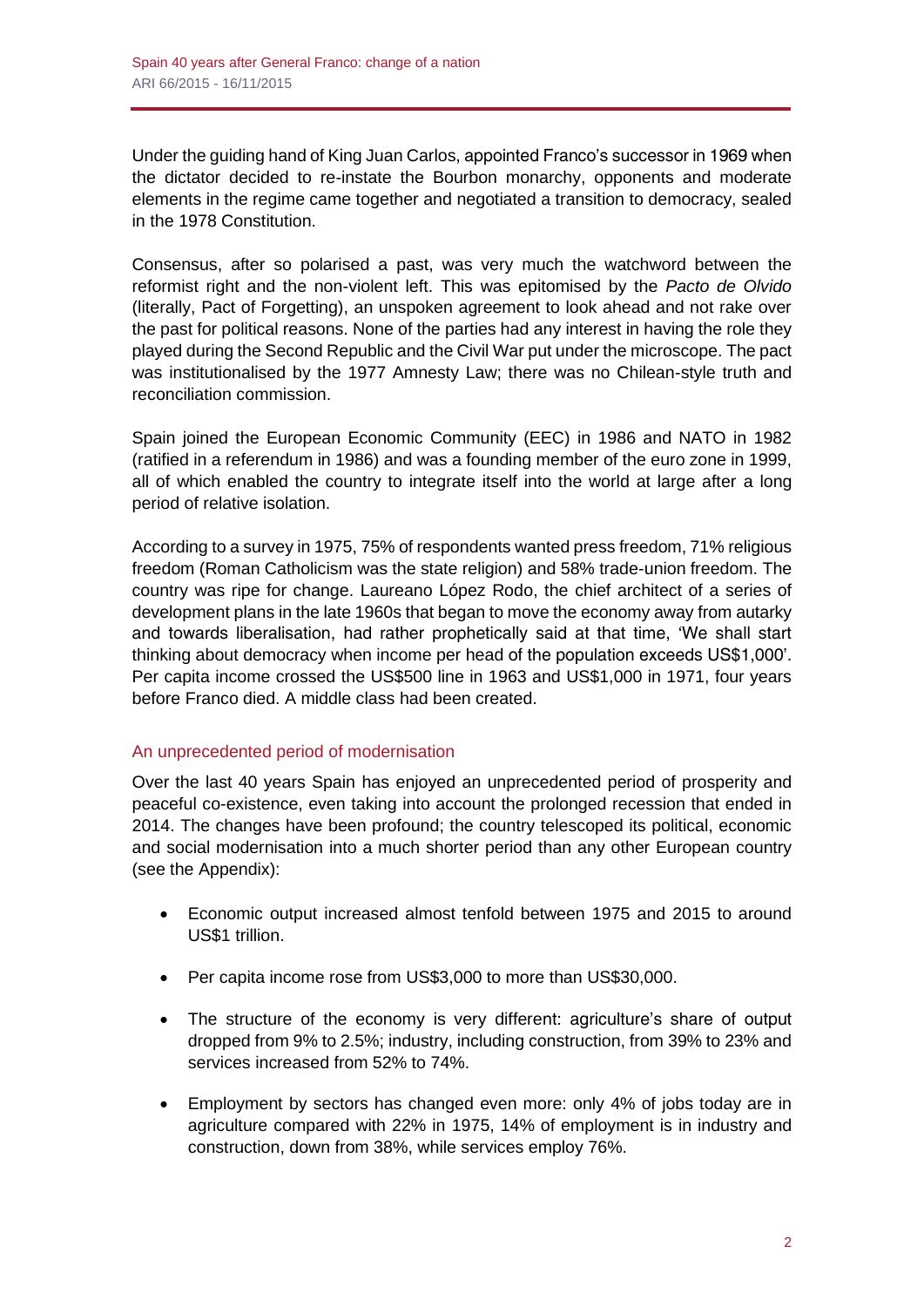- Exports of goods and services more than trebled to 32% of GDP.
- The inward stock of foreign direct investment in Spain surged from US\$5.1 billion in 1980 (the earliest recorded figure) to US\$722 billion in 2014.
- The outward stock of direct investment jumped from US\$1.9 billion to US\$674 billion, with the creation of well-known multinationals.
- The number of tourists rose from 27 million to an estimated 68 million this year.
- There were 123 cars per 1,000 people in 1975 and more than 500 today.
- The population rose by 10.4 million to 46.4 million, mostly over a 10-year period as a result of an unprecedented influx of immigrants. In the decade before the 2008-13 crisis Spain received more immigrants proportional to its population than any other EU country.
- Average life expectancy for men and women was 73.3 years in 1975; today it is 82 years. Spanish women live 85 years, almost the longest in the world.
- Close to 30% of the population was under the age of 15 in 1975; today it is 15%. Those over the age of 65 rose from 10% to more than 18%.
- The average number of children per woman has more than halved to 1.3, one of the world's lowest fertility rates.

Spain also became one of the world's most socially progressive countries, a far cry from the rigid and asphyxiating morality of the Franco regime and the strictures of the powerful Roman Catholic Church. In 2005 Spain legalised marriage between same-sex couples. Only three other countries at that time had taken this step –the Netherlands, Belgium and Canada. Fast-track divorces were also introduced that year under which couples no longer had to be separated for a year prior to legal proceedings and there was no requirement to attribute responsibility for the failure of the marriage. Divorce was not legalised until 1981; before then a marriage could be dissolved only through the arduous procedure of ecclesiastical annulment, which was available only after a lengthy series of administrative steps and was thus accessible only to the relatively wealthy.

In a country whose exaggerated respect for masculine values added the word *machismo* to the English language, women's position in society has advanced considerably. During the Franco regime a married woman, for example, could not apply for a passport or sign a contract without her husband's permission.

Women today account for 46% of the working population, up from 30% in 1975. Female university students outnumber male graduates and hold 40% of the seats in parliament. Society is also increasingly secular and less influenced by the Roman Catholic Church, a pillar of the Franco regime until its last years.

In the Basque Country, the terrorist group ETA, which murdered 857 people in its fight for an independent state (95% of them since 1975), has been defeated by the rule of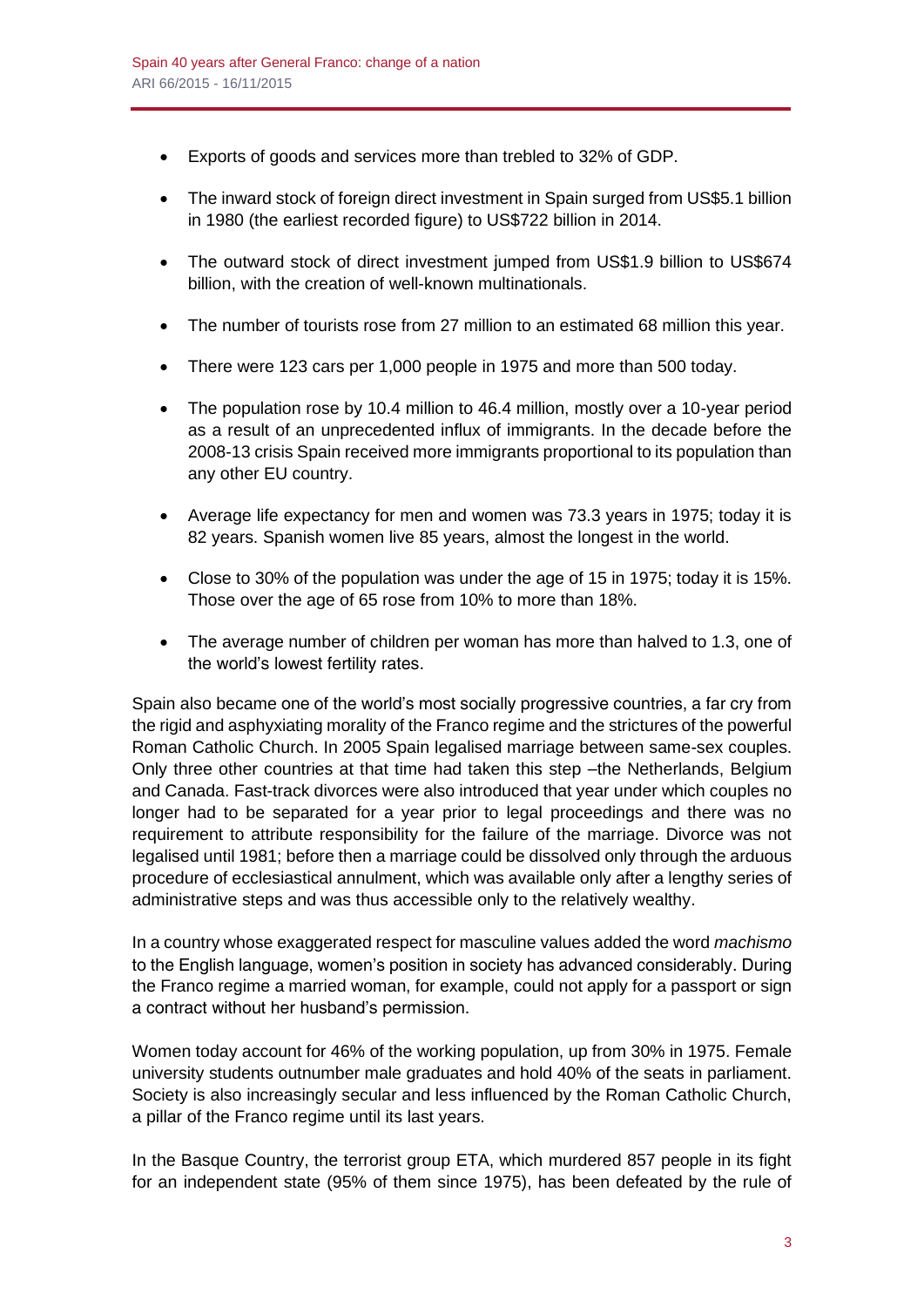law. The group declared a 'definitive' ceasefire four years ago, although it has yet to lay down its arms.

The main black point as regards the economy is the unemployment rate: up from a mere 5% in 1975 to a whopping 22% today, although that low level at the end of the Franco regime was artificial as the economy was protected from the chill winds of competition, and could not have sustained that situation for much longer.

### Companies with leading positions in the global market

Few if any Spanish companies were known outside of Spain in 1975, except, perhaps, for Iberia, the flagship airline, and the Real Madrid football club. Indeed, corporate Spain had made little mark on the outside world. Today, there are at least 20 companies with significant positions in the global economy. Santander is the largest bank by market capitalisation in the euro zone and the leader in Latin America, Iberdola is the world's main wind-farm operator, Inditex, best known for its Zara brand, is the world's top fashion retailer by sales and ACS/Hochtief is the leading developer and manager of transport infrastructure.

Spain, along with South Korea and Taiwan, has produced the largest number of global multinationals among the countries that in the 1960s had not yet developed a solid industrial base.

Spain has also attained leading positions in areas such as solar energy, high-speed rail network and MBAS programmes (see Figure 1).

| Global ranking | Description                                                       |
|----------------|-------------------------------------------------------------------|
| Top 5          | #1 international manager of infrastructure                        |
| Top 5          | #1 producer of olive oil                                          |
| Top 5          | #1 producer of sparkling wine (cava)                              |
| Top 5          | #2 largest high-speed rail network after China                    |
| Top 5          | #2 largest number of sites (44) on UNESCO's World Heritage List   |
| Top 5          | #3 largest tourist destination in terms of visitors               |
| Top 5          | #4 for attracting the most international talent to MBA programmes |
| Top 10         | #7 longest life expectancy                                        |
| Top 10         | #9 largest stock of inward foreign direct investment              |
| Top 10         | #10 largest stock of outward direct investment                    |
| Top 10         | #7 in satellite manufacturing                                     |
| Top 15         | #11 in the Elcano Global Presence Index (out of 80 countries)     |
| Top 15         | #9 largest producer of vehicles                                   |

### **Figure 1. Spain today: some economic and socioeconomic realities**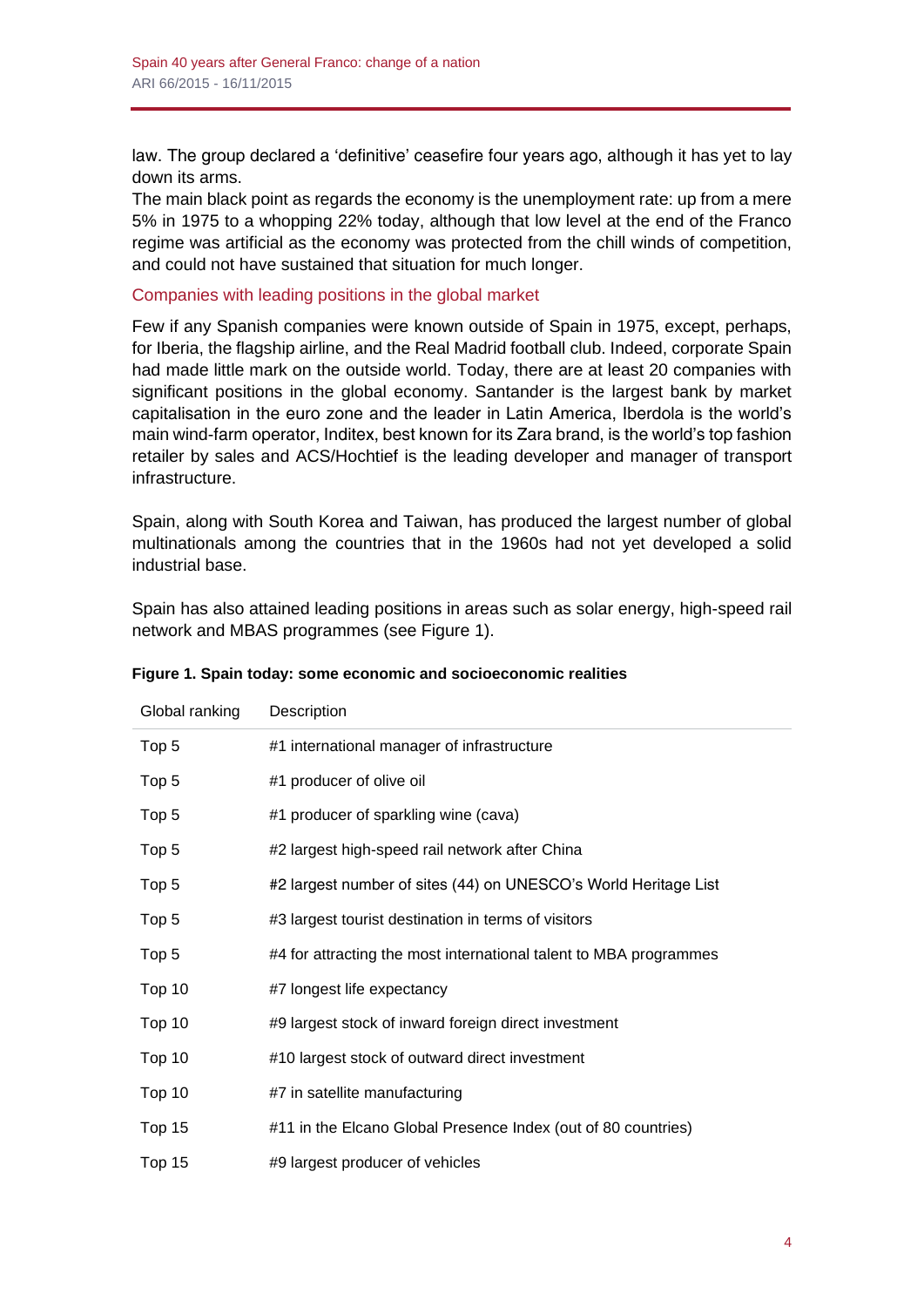| Top 20 | #16 largest economy in purchasing power parity terms                                                                                    |
|--------|-----------------------------------------------------------------------------------------------------------------------------------------|
| Top 25 | #23 in the United Nations' Human Development Index (out of 187<br>countries)                                                            |
| Top 25 | #22 in the Democracy Index of the Economist Intelligence Unit (out of 167<br>independent states and two territories)                    |
| Top 40 | #37 least corrupt country out of 176 nations in Transparency<br>International's ranking of perceived levels of public sector corruption |

#### Note: latest available figures.

Source: *The Lancet*, IMF, Economist Intelligence Unit, UN Human Development Report 2014, World *Investment Report 2014* (UNCTAD), ANFAC, the World Tourism Organisation, Transparency International, MBA City Monitor ESADE, Real Instituto Elcano and the Spanish Foreign Ministry.

# From economic miracle to crisis

Spain's rapid economic progress was almost too true to be believed, and it came to an end in 2008, following the sub-prime mortgage crisis in the US and the collapse of Lehman Brothers, which almost brought down the world's financial system and led to a credit crunch. The more than decade-long period of what Spaniards called *las vacas gordas* (fat cows) was mainly fuelled by the labour-intensive, debt-fuelled and oversized construction and property sectors. The number of housing starts in 2006 was 865,000 – more than Germany, France and the UK combined–. Such frenetic building was only made possible by the influx of immigrants (3.6 million between 2000 and 2007) and created a lopsided economy. The housing stock increased by 5.7 million during the boom, the equivalent of almost 30% of the existing stock. The impact on employment was dramatic: between 1995 and 2007 eight million jobs were created.

The economy was going so well that José Luis Rodríguez Zapatero, the Socialist Prime Minister between 2004 and 2011, adopted a football metaphor and proclaimed in September 2007 that Spain 'has joined the Champions' League'. That same year he also called Spain's economic model 'an international model of solvency and efficiency'. The truth is that Spain's boom was a false bonanza as it was built on unsustainable foundations.

Jobs were shed almost as quickly as they had been created during the boom. The jobless rate more than trebled to a peak of 27% in 2013. Due to much lower firing costs, the first people to lose their job were those on temporary contracts, particularly males, in the construction sector, many of whom had left school at 16. Nowhere was this more rife than in Villacañas, which became the door-making capital of Spain. At the height of the boom, this town of 10,000 inhabitants had 10 door manufacturing plants employing 6,000 people and producing 11 million doors a year, 60% of the national total. Hardly anyone stayed on at school. One bright lad saw the writing on the wall and stopped working in one of the factories so he could complete his education. He did so well that he won a place at the London School of Economics and went on to work for the Bank of Spain.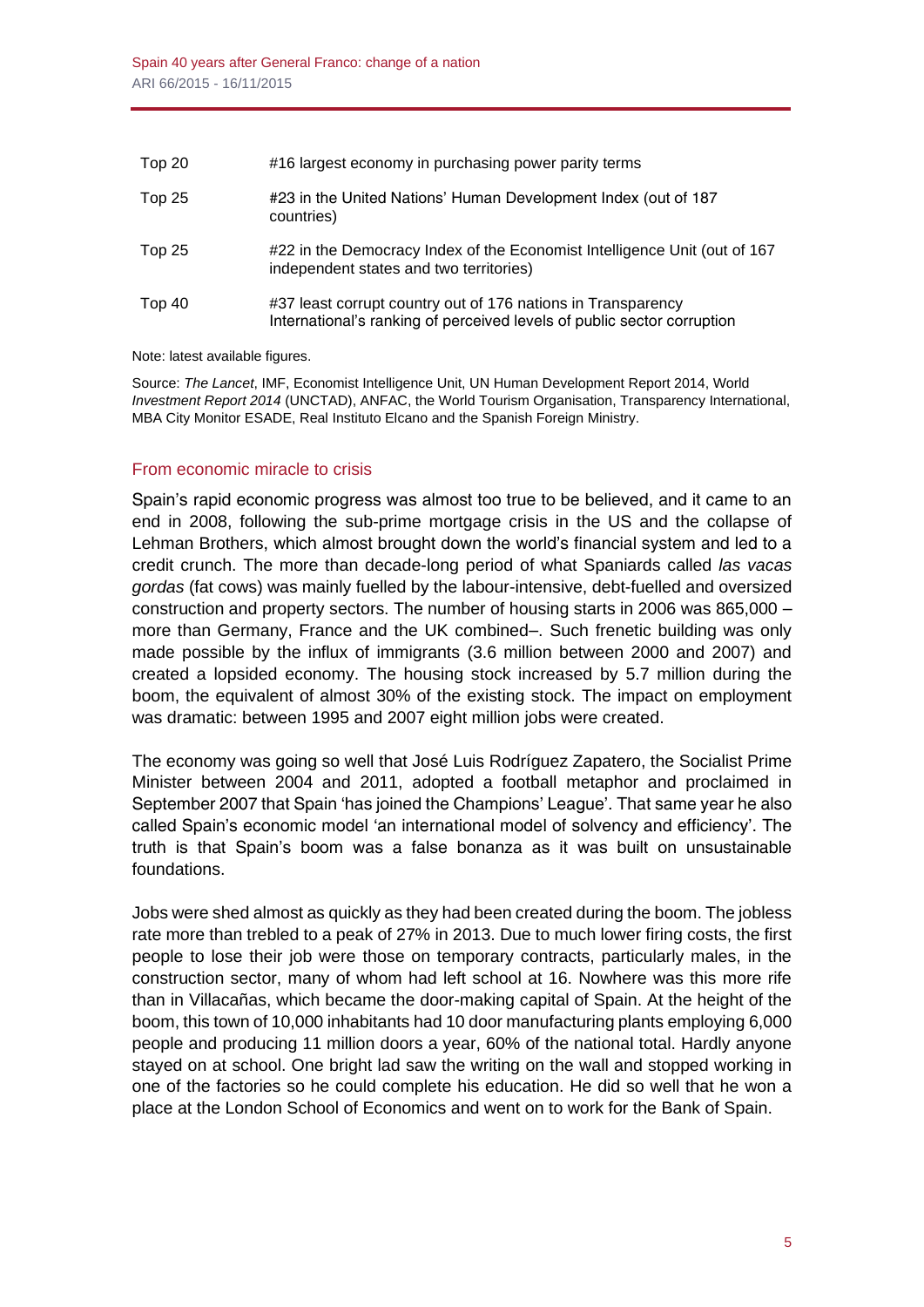The early school-leaving rate peaked at 31% in 2009, more than double the EU average. It was down to 22% last year, still very high, as students had no option but to continue their education. These unqualified workers form a 'lost generation'.

The European Central Bank's one-size-fits-all monetary policy produced asymmetric effects. The policy was too loose for Spain and led to negative real interest rates. This distorted rational behaviour of economic agents and promoted excessive indebtedness, the accumulation of imbalances (the current account deficit hit close to 10% of GDP in 2007) and significant competitiveness losses. At one stage Spain accounted for one quarter of the euro zone's total lending and also for around one quarter of the total number of €500 notes in circulation in the then 12 euro zone countries –much higher than what corresponded to the country's economic size (10%)–.

Savings banks, in particular, were hard hit as they were saddled with unpaid mortgages from people who had lost their jobs and real estate developers that went bust. Some of them had to be bailed out by the EU.

Political factors were also very much at the root of Spain's crisis, particularly the degeneration of key institutions (the judiciary, regulatory bodies, the Court of Auditors, etc) that were colonised (along with the savings banks) mainly by the two largest parties, the Popular Party and the Socialist PSOE, and consequently failed to fulfil their accountability role. In the process, these institutions were discredited and lost legitimacy and the political class was perceived as an extractive elite. An effective system of checks and balances would have gone a long way towards reducing the scale of crony capitalism and hence the crisis.

Corruption flourished, particularly in the interface between politicians and the construction sector. Spain, however, never sank to the level of Italy (ranked  $69<sup>th</sup>$  out of 175 countries in the latest corruption perception index by the Berlin-based Transparency International, compared with Spain's  $37<sup>th</sup>$  position). Even the monarchy was tarnished. King Felipe's sister the *Infanta* Cristina was indicted as part of a four-year probe into her husband, Iñaki Urdangarín, who faces charges of money-laundering, fraud and embezzlement through a non-profit foundation he set up. They will stand trial in January.

# From crisis to recovery

Spain is now out of a long recession and is growing at one of the fastest rates in the EU, but from a low base as it has yet to recover the pre-crisis level of economic output. Jobs are being created, albeit mainly precarious ones, partly thanks to the 2012 labour-market reforms, exports continue to steam ahead and the tourism sector is enjoying another bumper year. Yet the unemployment rate is still more than 20%.

In the German government's eyes, Spain is something of a poster boy for the benefits of orthodox austerity measures, which it certainly is compared with basket-case countries like Greece. Pensions have been cut, social expenditure reduced, public sector wages frozen and income taxes and VAT increased. German Chancellor Angela Merkel hailed Prime Minister Mariano Rajoy as 'the prime minister of one million jobs' at the European People's Party congress in Madrid last month.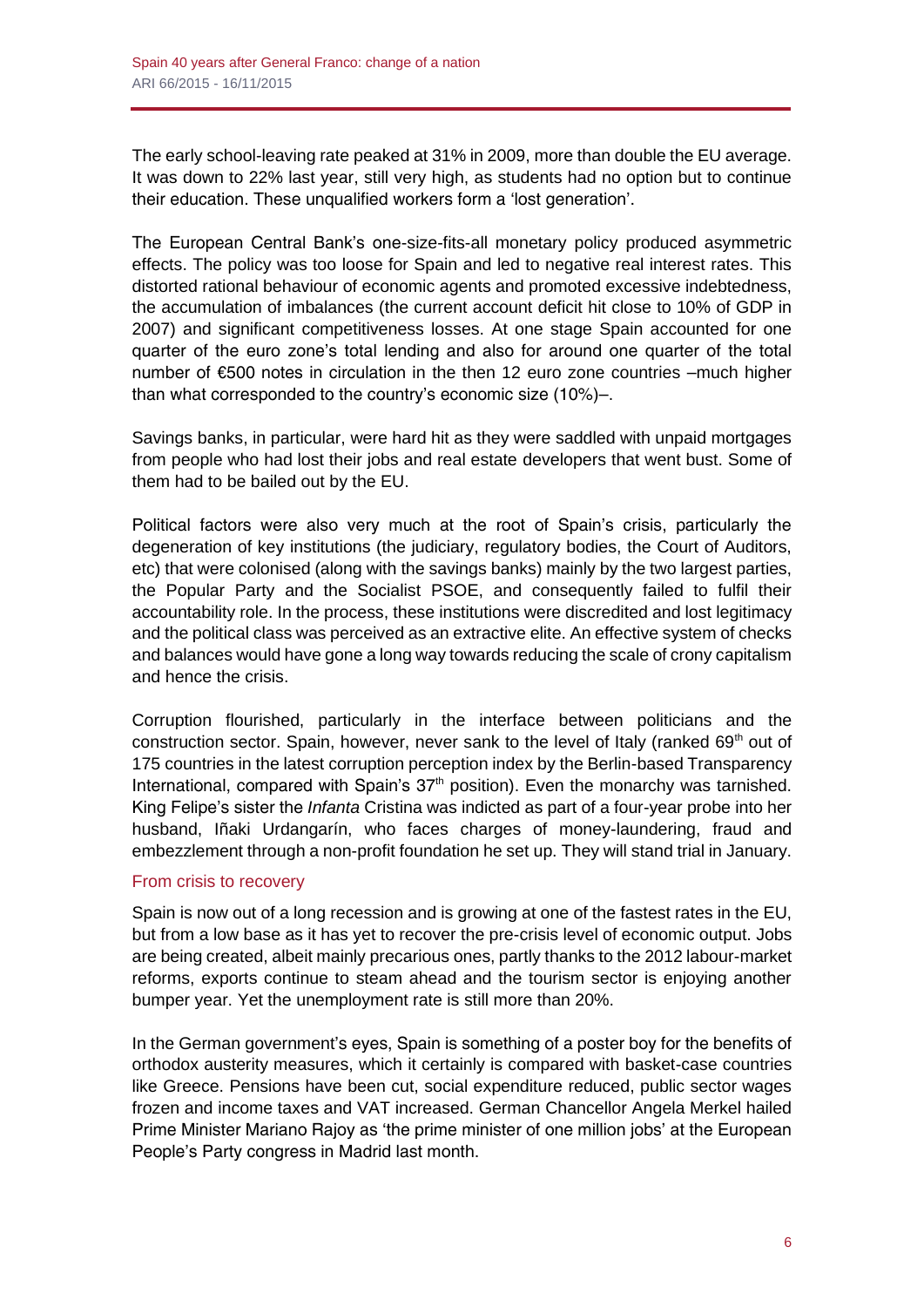The budget deficit is finally heading towards the EU threshold of 3% of GDP next year, compared with 10.3% in 2012, although the European Commission recently asked Spain to re-do its numbers as it thought they were too optimistic. The size of the public debt, however, has ballooned to 100% of GDP, three times the level in 2007. This is an albatross around Spain's neck.

### Breaking the mould of post-Franco politics

Not surprisingly, massive unemployment, austerity and corruption are impacting politics. Two new upstart parties at the national level, the centre-right *Ciudadanos* (Citizens) and the anti-austerity leftist *Podemos* (We Can) are challenging the conservative Popular Party and the Socialists, the two parties that have alternated in power since 1982. For the first time since then, the general election on 20 December will be a four-horse race, and the opinion polls show none of them will win an absolute majority. Spain is one of the very few countries in the EU not to have had a coalition government in the last 40 years. This is an important challenge.

*Podemos*, born out of the month-long occupation in May 2011 by thousands of mainly young people of the *Puerta del Sol* square in the heart of Madrid, became a political party in January 2014. In last May's municipal elections *Podemos* and its allies took control of the Madrid and Barcelona town halls. Its founders come from the faculty of political science at Madrid's Complutense University, well known for its long-standing commitment to far-left ideology. Pablo Iglesias, the 36-year-old pony-tailed leader of *Podemos* still lives in a modest flat in Vallecas, one of Madrid's poorest areas, in a graffitidaubed 1980s estate of apartment blocks. 'Defend your happiness, organise your rage', reads one graffiti slogan.

*Podemos* was riding high in the voter intention polls until January of this year when its share of the votes peaked at 28%, ahead of the Popular Party and the Socialists, and last month it was down to 14%. The party and its allies did badly in September's election in Catalonia, billed as a referendum for independence, winning only 9% of the vote. In an unconvincing U-turn, *Podemos* began to pitch itself earlier this year as a Nordic-style social-democrat party. The party seems to be trying to be all things to all men.

*Ciudadanos*, on the other hand, is on a roll. Its support has risen (from 8% in January to 21%) almost as much as *Podemos*'s has declined, and it will probably be the kingmaker, getting into bed with either the Popular Party or the Socialists in a coalition government, depending on which one gets the most votes. The Popular Party is betting on voters returning it to office because of the turnaround in the economy –the number of unemployed has dropped below 5 million for the first time since 2011–.

The market-friendly *Ciudadanos*, led by the 35-year-old Albert Rivera, started life in Catalonia eight years ago. Few outside of the region had heard of the party. It began to be better known after campaigning for a 'no' vote in the non-binding referendum on independence held a year ago in defiance of a ban by the Constitutional Court. In last September's Catalan election, *Ciudadanos* won 18% of the vote, double the share of *Podemos* and making it the second-largest party in the region, ahead of both the Popular Party and the Socialists.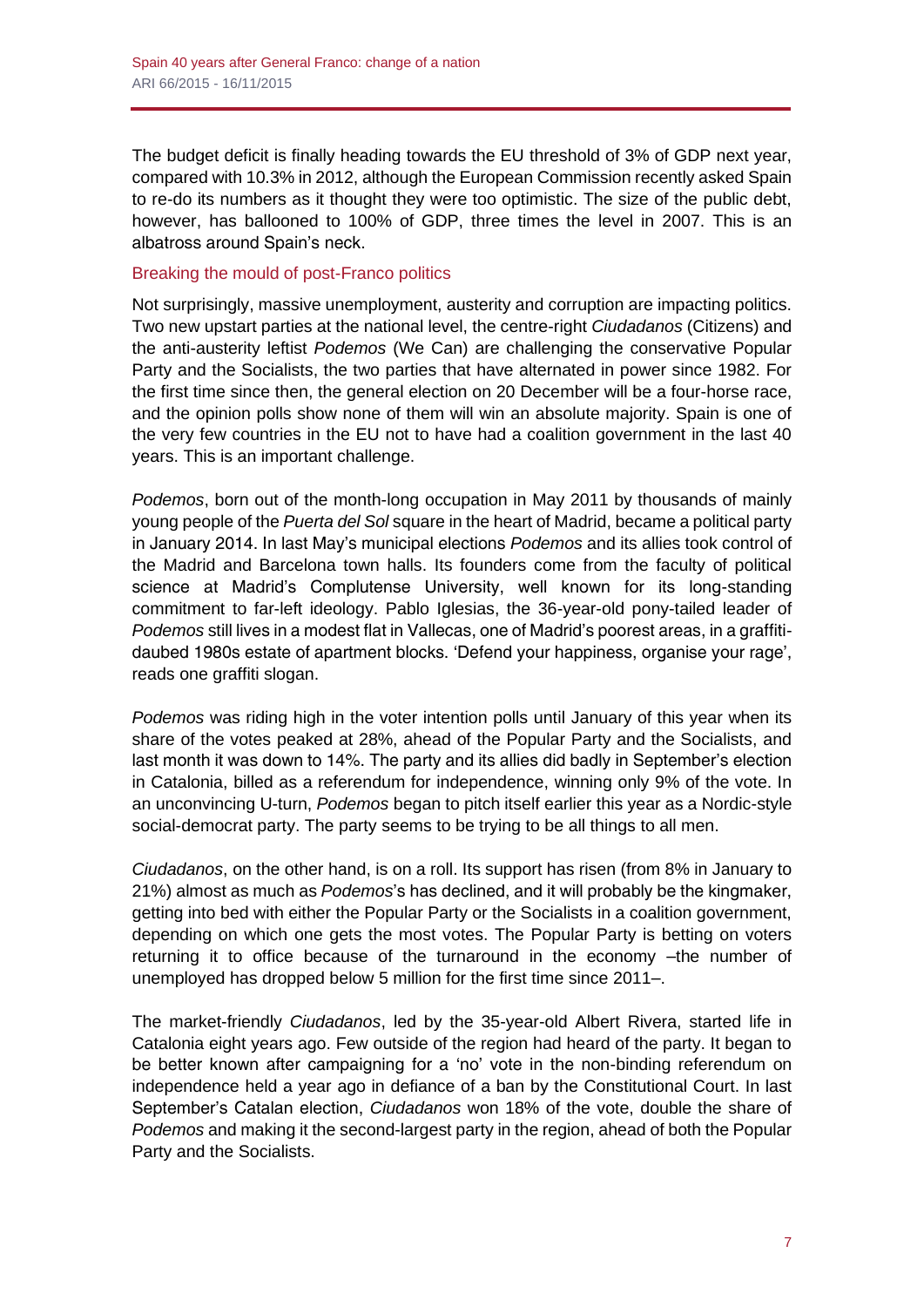Rivera says the difference between his party and *Podemos* is that whereas *Ciudadanos* wants justice, *Podemos* wants revenge. The latter's short-lived rise was something of a paradox. Spain's ideological self-placement scale has changed little over the last 20 years, rarely dropping below 4.5 where 5.0 is the centre (with 0 being extreme left and 10 extreme right).

Spaniards do not want a rupture with the recent past (just as they did not when Franco died), with what a *Podemos* ideologue calls the 'regime of 1978' in reference to the democratic constitution of that year. What Spaniards want is for the system to work fairly and equally, without privileges and impunity for the political class.

The monarchy has served Spain well. It has been tarnished by the corruption scandal in the royal family and is under scrutiny. But the institution –and it is to be hoped the country as whole– is demonstrating a capacity to regenerate itself. The least of Spain's problems is whether to revert to a republic, or keep the monarchy. A Socialist or a Popular Party President would not be above the political fray in partisan Spain as much as King Juan Carlos I was or his son Felipe VI (Juan Carlos wisely abdicated in his favour last year) is proving to be. Felipe has not put a foot wrong in his first year on the throne and enjoys high approval ratings –far higher than those of any other public figure–.

# **The challenges ahead**

The most heated problem facing Spain is the issue of Catalan independence. The parties campaigning for independence, an unholy alliance of conservative nationalists, radical republicans and anti-capitalists, won 48% of the vote in September's election and 53% of the seats in the regional parliament. This is hardly a clear mandate to move towards a separate state, as the Catalan parliament has announced it will do.

Franco would have solved the problem, not that it could have risen in his very centralised dictatorship, by sending in the tanks. The central government is using some of the democratic weapons it has at its disposal to rein in the independence movement, such as summoning Artur Mas, the Prime Minister of Catalonia, to testify in court for holding a symbolic non-binding referendum in 2014 on the issue of a separate state in defiance of the Constitutional Court.

There is no knowing how this saga will end; whatever solution there is will not come until after the December general election and could result in reforms to the constitution. Spaniards desire the kind of consensus that existed during the transition years.

In the economic sphere, Spain has yet to rebalance its productive model and make it more knowledge-based and sustainable and less reliant on the construction sector. There are two constraints here: construction is labour-intensive, and Spain urgently requires jobs, and the education system needs to be greatly improved.

The other problem is the sustainability of the social security system, despite pension reforms which are gradually extending the retirement age from 65 to 67, increasing the number of years required to qualify for the maximum pension and no longer automatically indexing rises to annual inflation. Social security spending, swelled by unemployment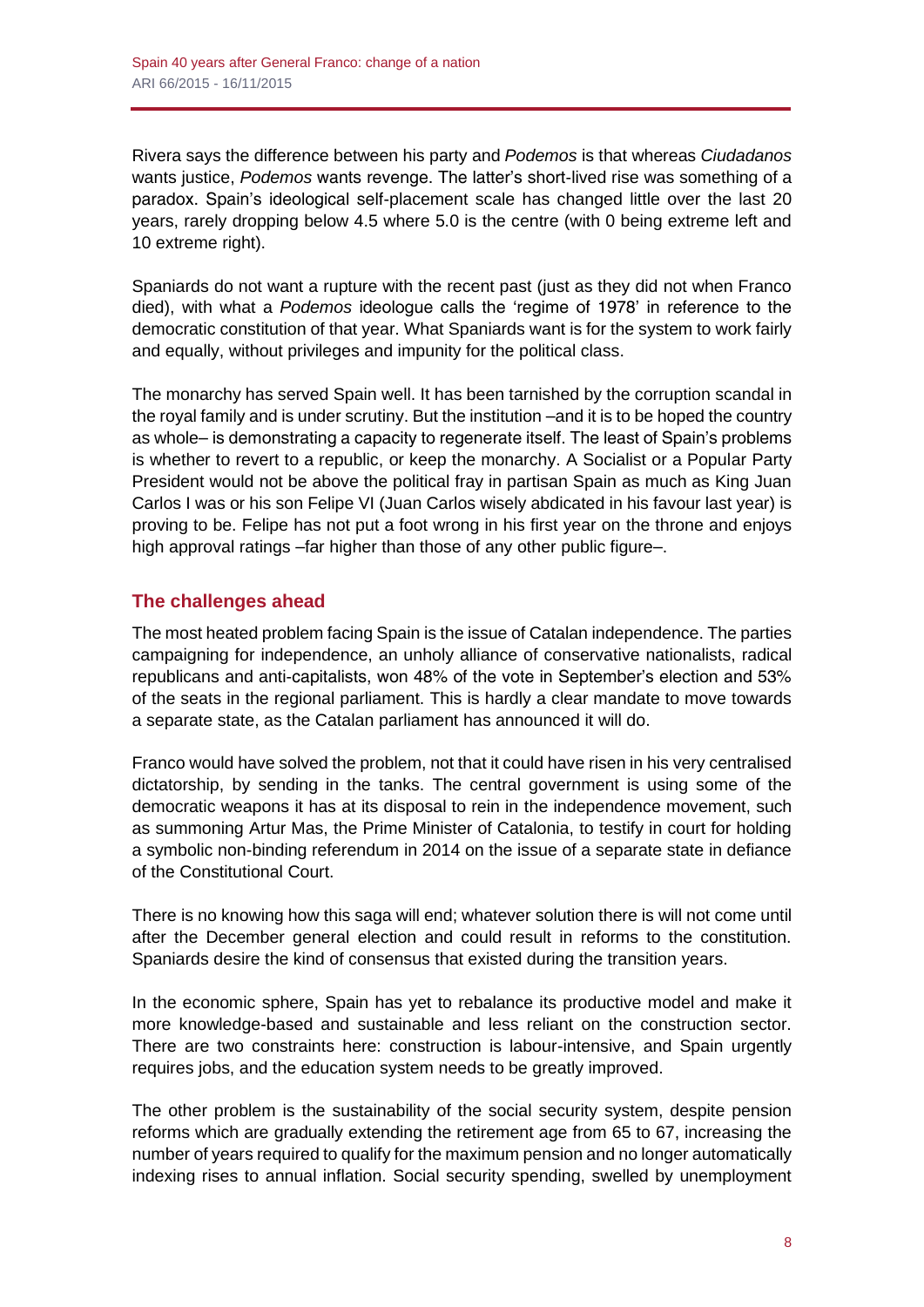benefits, during this government has exceeded revenues (depleted by the massive number of jobless) by more than 3% of GDP. Pensions have been paid by raiding the reserve fund created in 2000 and built up during the boom years. The reserve rose from €35.8 billion in 2006 to a peak of €66.8 billion in 2011 and then fell to €39.5 billion in June 2015 (3.7% of GDP). If this pace of drawing down the reserve were to continue and no measures taken, it would run out in 2019.

Franco famously said that he had left his regime and its institutions 'tied up, and well tied up'. The knots were unravelled successfully and peacefully. One, however, has proved to be very difficult and sensitive, and that is how to openly confront Spain's recent past, unlike, most notably and admirably, Germany. Perhaps the wounds caused by a civil war, and with the victors rubbing their triumph into the noses of the losers during the Franco regime, are the most difficult to heal and so, this argument goes, better left as they are.

There is still no consensus on what to do with the contentious Valley of the Fallen monument, which in no way can be called a site of reconciliation. The failure to agree on how to confront the past makes it difficult to find an accord over an uncertain future.